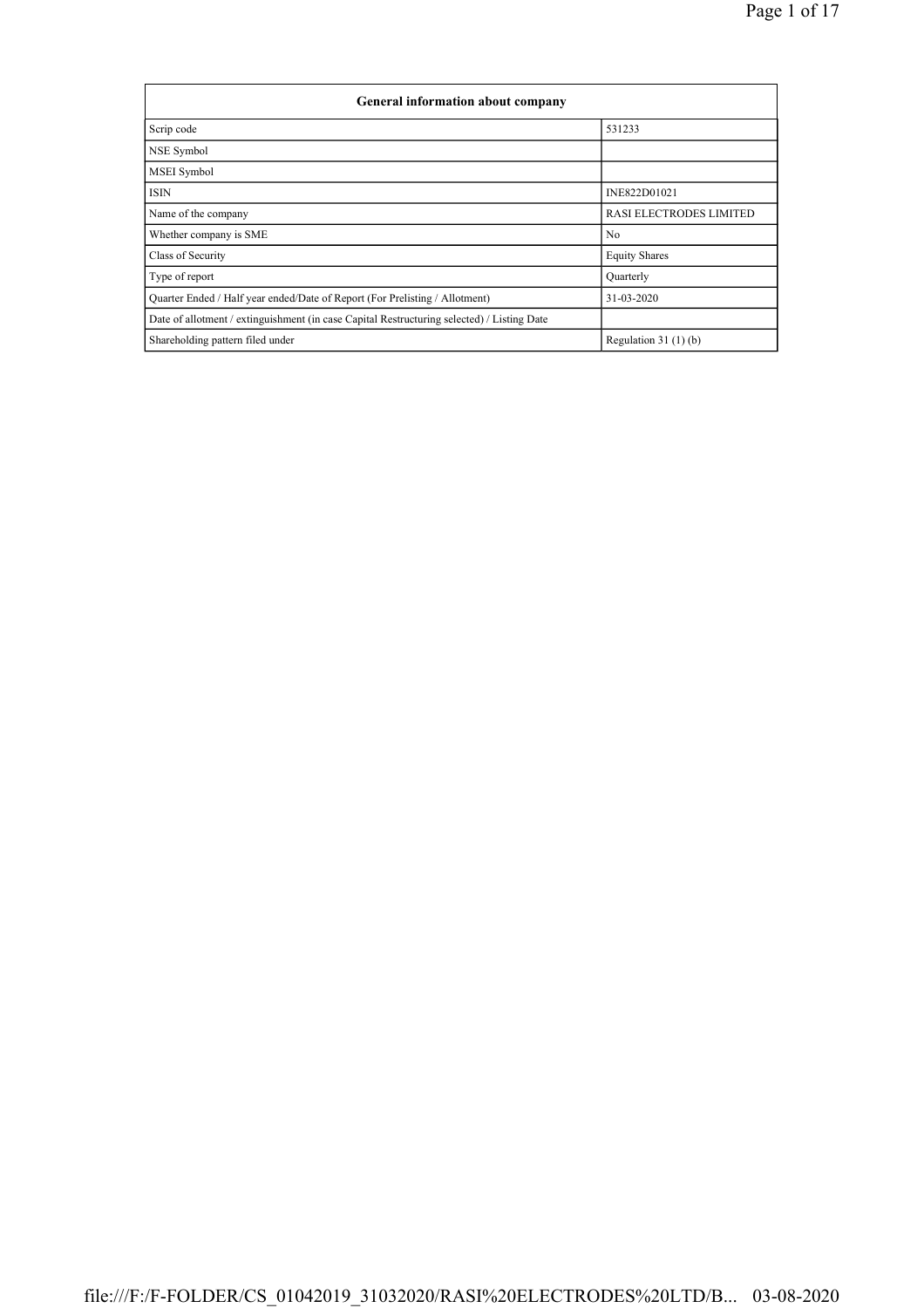|                | <b>Declaration</b>                                                                        |                |                                |                       |                            |  |  |  |  |  |
|----------------|-------------------------------------------------------------------------------------------|----------------|--------------------------------|-----------------------|----------------------------|--|--|--|--|--|
| Sr.<br>No.     | Particular                                                                                | Yes/No         | Promoter and<br>Promoter Group | Public<br>shareholder | Non Promoter-Non<br>Public |  |  |  |  |  |
|                | Whether the Listed Entity has issued any partly paid up<br>shares?                        | N <sub>0</sub> | N <sub>0</sub>                 | No                    | No                         |  |  |  |  |  |
| $\overline{2}$ | Whether the Listed Entity has issued any Convertible<br>Securities?                       | No             | N <sub>0</sub>                 | No                    | N <sub>0</sub>             |  |  |  |  |  |
| 3              | Whether the Listed Entity has issued any Warrants?                                        | N <sub>0</sub> | N <sub>0</sub>                 | N <sub>0</sub>        | N <sub>0</sub>             |  |  |  |  |  |
| $\overline{4}$ | Whether the Listed Entity has any shares against which<br>depository receipts are issued? | No             | N <sub>0</sub>                 | N <sub>0</sub>        | No                         |  |  |  |  |  |
| 5              | Whether the Listed Entity has any shares in locked-in?                                    | N <sub>0</sub> | N <sub>0</sub>                 | No                    | N <sub>0</sub>             |  |  |  |  |  |
| 6              | Whether any shares held by promoters are pledge or<br>otherwise encumbered?               | No             | N <sub>0</sub>                 |                       |                            |  |  |  |  |  |
| $\overline{7}$ | Whether company has equity shares with differential<br>voting rights?                     | No.            | N <sub>0</sub>                 | No                    | N <sub>0</sub>             |  |  |  |  |  |
| 8              | Whether the listed entity has any significant beneficial<br>owner?                        | No             |                                |                       |                            |  |  |  |  |  |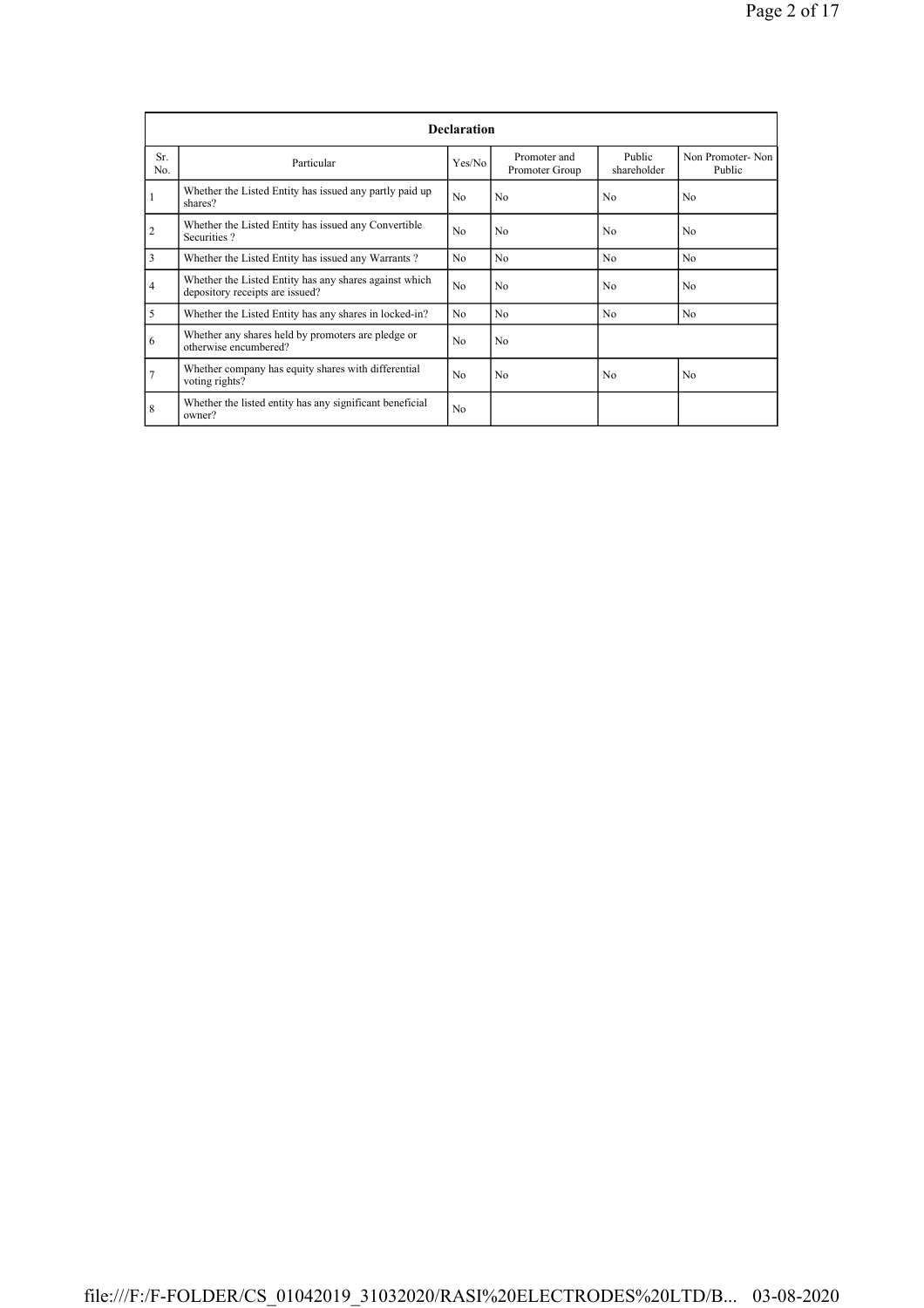|                 | <b>Table I - Summary Statement holding of specified securities</b> |                         |                               |                       |                                                                  |                                                      |                                                                          |                                                                  |               |          |                     |  |
|-----------------|--------------------------------------------------------------------|-------------------------|-------------------------------|-----------------------|------------------------------------------------------------------|------------------------------------------------------|--------------------------------------------------------------------------|------------------------------------------------------------------|---------------|----------|---------------------|--|
| Category<br>(1) |                                                                    |                         | No. of<br>paid-<br>fully paid | No. Of<br>Partly      | No. Of<br>shares<br>underlying<br>Depository<br>Receipts<br>(VI) | Total nos                                            | Shareholding<br>as a % of total<br>no. of shares                         | Number of Voting Rights held in each<br>class of securities (IX) |               |          |                     |  |
|                 | Category of<br>shareholder                                         | Nos. Of<br>shareholders | up equity                     | up<br>equity          |                                                                  | shares<br>held (VII)<br>$= (IV) +$<br>$(V)$ + $(VI)$ | (calculated as<br>per SCRR,<br>1957) (VIII) As<br>$a\%$ of<br>$(A+B+C2)$ | No of Voting (XIV) Rights                                        |               |          | Total as a          |  |
|                 | (II)                                                               | (III)                   | shares<br>held (IV)           | shares<br>held<br>(V) |                                                                  |                                                      |                                                                          | Class eg:<br>X                                                   | Class<br>eg:y | Total    | $%$ of<br>$(A+B+C)$ |  |
| (A)             | Promoter &<br>Promoter<br>Group                                    | 7                       | 8703550                       |                       |                                                                  | 8703550                                              | 27.96                                                                    | 8703550                                                          |               | 8703550  | 27.96               |  |
| (B)             | Public                                                             | 3849                    | 22426950                      |                       |                                                                  | 22426950                                             | 72.04                                                                    | 22426950                                                         |               | 22426950 | 72.04               |  |
| (C)             | Non<br>Promoter-<br>Non Public                                     |                         |                               |                       |                                                                  |                                                      |                                                                          |                                                                  |               |          |                     |  |
| (C1)            | <b>Shares</b><br>underlying<br><b>DRs</b>                          |                         |                               |                       |                                                                  |                                                      |                                                                          |                                                                  |               |          |                     |  |
| (C2)            | Shares held<br>by<br>Employee<br>Trusts                            |                         |                               |                       |                                                                  |                                                      |                                                                          |                                                                  |               |          |                     |  |
|                 | Total                                                              | 3856                    | 31130500                      |                       |                                                                  | 31130500                                             | 100                                                                      | 31130500                                                         |               | 31130500 | 100                 |  |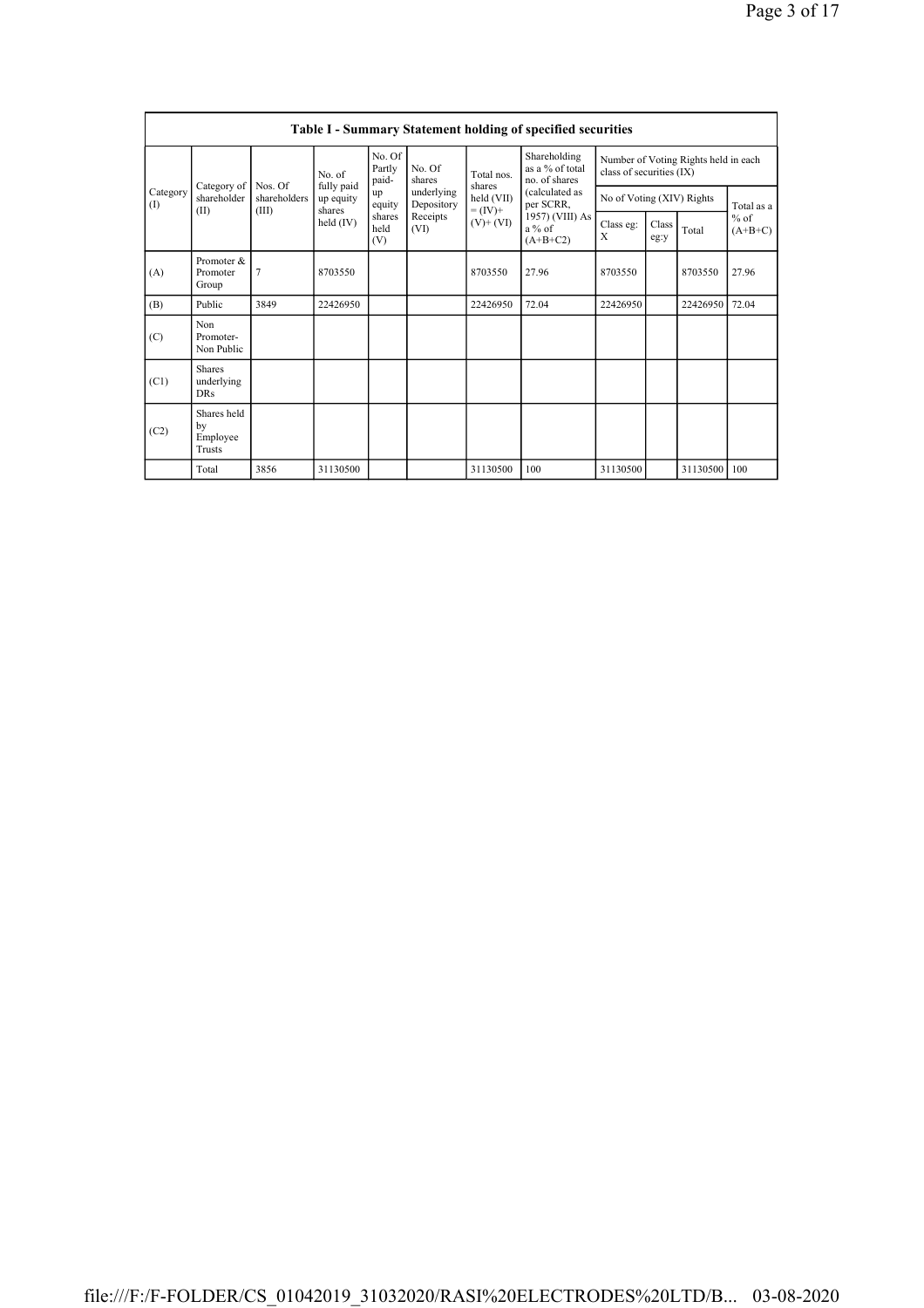|                 | Table I - Summary Statement holding of specified securities |                                                                                |                         |                                                                             |                                                                                                            |                                        |                                                      |                                                                               |                                                   |                                       |  |  |
|-----------------|-------------------------------------------------------------|--------------------------------------------------------------------------------|-------------------------|-----------------------------------------------------------------------------|------------------------------------------------------------------------------------------------------------|----------------------------------------|------------------------------------------------------|-------------------------------------------------------------------------------|---------------------------------------------------|---------------------------------------|--|--|
| Category<br>(1) | Category of<br>shareholder<br>(II)                          | No. Of<br>No. of<br><b>Shares</b><br><b>Shares</b><br>Underlying<br>Underlying |                         | No. Of Shares<br>Underlying<br>Outstanding<br>convertible<br>securities and | Shareholding, as<br>a % assuming full<br>conversion of<br>convertible<br>securities (as a<br>percentage of | Number of<br>Locked in<br>shares (XII) |                                                      | Number of<br><b>Shares</b><br>pledged or<br>otherwise<br>encumbered<br>(XIII) |                                                   | Number of<br>equity shares<br>held in |  |  |
|                 |                                                             | Outstanding<br>convertible<br>securities $(X)$<br>$(X_i)$                      | Outstanding<br>Warrants | No. Of<br>Warrants (Xi)<br>(a)                                              | diluted share<br>capital) $(XI)=$<br>$(VII)+(X)$ As a %<br>of $(A+B+C2)$                                   | No.<br>(a)                             | As a $%$<br>of total<br><b>Shares</b><br>held<br>(b) | No.<br>(a)                                                                    | As a $%$<br>of total<br><b>Shares</b><br>held (b) | dematerialized<br>form $(XIV)$        |  |  |
| (A)             | Promoter &<br>Promoter<br>Group                             |                                                                                |                         |                                                                             | 27.96                                                                                                      |                                        |                                                      |                                                                               |                                                   | 8703550                               |  |  |
| (B)             | Public                                                      |                                                                                |                         |                                                                             | 72.04                                                                                                      |                                        |                                                      |                                                                               |                                                   | 21636655                              |  |  |
| (C)             | Non<br>Promoter-<br>Non Public                              |                                                                                |                         |                                                                             |                                                                                                            |                                        |                                                      |                                                                               |                                                   |                                       |  |  |
| (C1)            | <b>Shares</b><br>underlying<br><b>DRs</b>                   |                                                                                |                         |                                                                             |                                                                                                            |                                        |                                                      |                                                                               |                                                   |                                       |  |  |
| (C2)            | Shares held<br>by<br>Employee<br>Trusts                     |                                                                                |                         |                                                                             |                                                                                                            |                                        |                                                      |                                                                               |                                                   |                                       |  |  |
|                 | Total                                                       |                                                                                |                         |                                                                             | 100                                                                                                        |                                        |                                                      |                                                                               |                                                   | 30340205                              |  |  |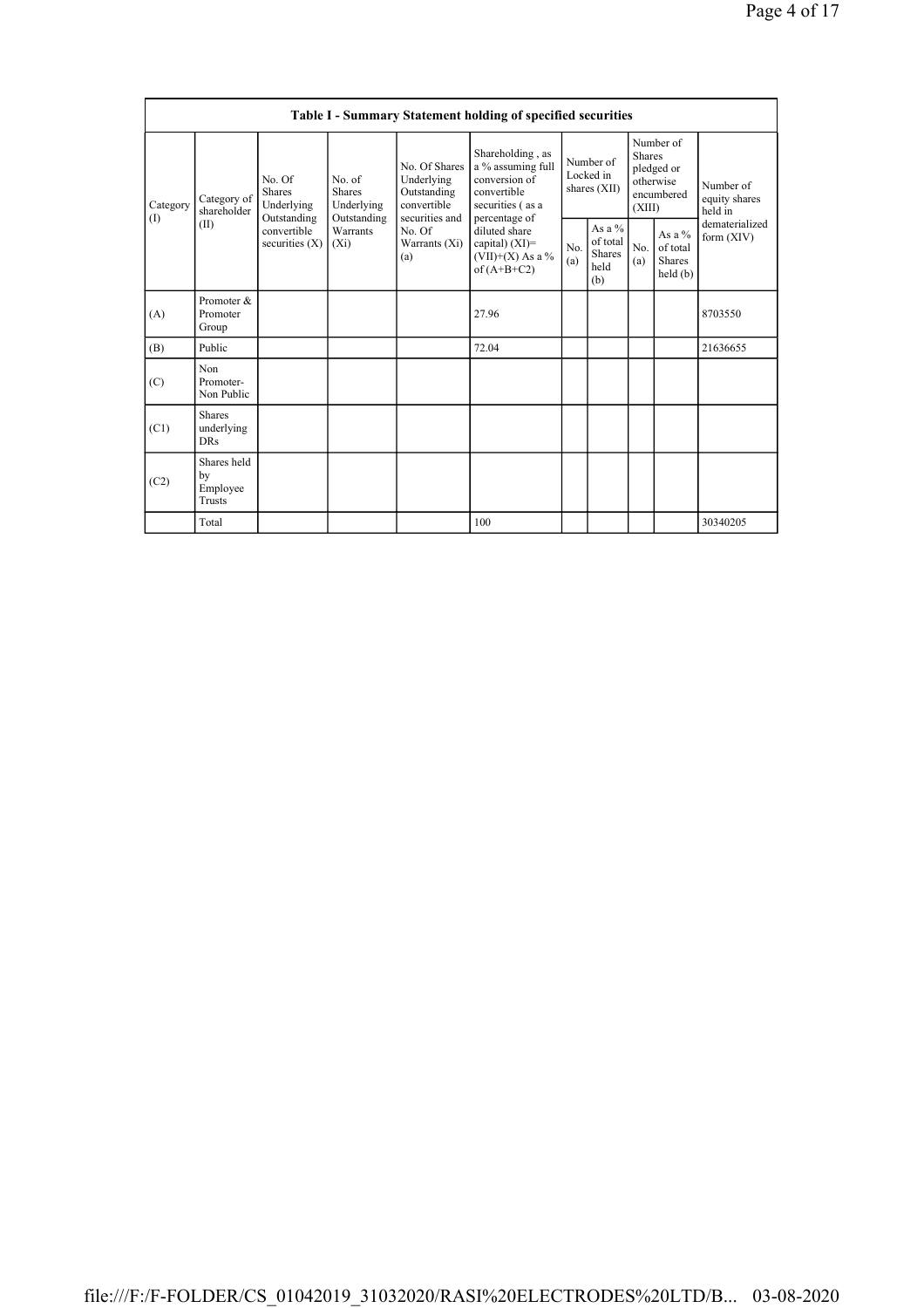| Table II - Statement showing shareholding pattern of the Promoter and Promoter Group           |                                                                                                                     |                                  |                                   |                       |                          |                        |                                                     |                                                                  |               |          |                                 |
|------------------------------------------------------------------------------------------------|---------------------------------------------------------------------------------------------------------------------|----------------------------------|-----------------------------------|-----------------------|--------------------------|------------------------|-----------------------------------------------------|------------------------------------------------------------------|---------------|----------|---------------------------------|
|                                                                                                |                                                                                                                     |                                  | No. of                            | No.<br>Of<br>Partly   | No. Of<br>shares         | Total nos.<br>shares   | Shareholding<br>as a % of<br>total no. of<br>shares | Number of Voting Rights held in each<br>class of securities (IX) |               |          |                                 |
| Sr.                                                                                            | Category $\&$<br>Name of the<br>Shareholders (I)                                                                    | Nos. Of<br>shareholders<br>(III) | fully paid<br>up equity<br>shares | paid-<br>up<br>equity | underlying<br>Depository | held<br>$(VII) =$      | (calculated<br>as per                               | No of Voting (XIV) Rights                                        |               |          | Total<br>as a $\%$              |
|                                                                                                |                                                                                                                     |                                  | held $(IV)$                       | shares<br>held<br>(V) | Receipts<br>(VI)         | $(IV)+(V)$<br>$+ (VI)$ | SCRR,<br>1957) (VIII)<br>As a % of<br>$(A+B+C2)$    | Class eg:<br>X                                                   | Class<br>eg:y | Total    | of<br>Total<br>Voting<br>rights |
| A                                                                                              | Table II - Statement showing shareholding pattern of the Promoter and Promoter Group                                |                                  |                                   |                       |                          |                        |                                                     |                                                                  |               |          |                                 |
| (1)                                                                                            | Indian                                                                                                              |                                  |                                   |                       |                          |                        |                                                     |                                                                  |               |          |                                 |
| (a)                                                                                            | Individuals/Hindu<br>undivided Family                                                                               | 6                                | 8453550                           |                       |                          | 8453550                | 27.16                                               | 8453550                                                          |               | 8453550  | 27.16                           |
| (d)                                                                                            | Any Other<br>(specify)                                                                                              | $\mathbf{1}$                     | 250000                            |                       |                          | 250000                 | 0.8                                                 | 250000                                                           |               | 250000   | 0.8                             |
| Sub-Total<br>(A)(1)                                                                            |                                                                                                                     | $\boldsymbol{7}$                 | 8703550                           |                       |                          | 8703550                | 27.96                                               | 8703550                                                          |               | 8703550  | 27.96                           |
| (2)                                                                                            | Foreign                                                                                                             |                                  |                                   |                       |                          |                        |                                                     |                                                                  |               |          |                                 |
| Total<br>Shareholding<br>of Promoter<br>and<br>Promoter<br>Group $(A)=$<br>$(A)(1)+(A)$<br>(2) |                                                                                                                     | 7                                | 8703550                           |                       |                          | 8703550                | 27.96                                               | 8703550                                                          |               | 8703550  | 27.96                           |
| B                                                                                              | Table III - Statement showing shareholding pattern of the Public shareholder                                        |                                  |                                   |                       |                          |                        |                                                     |                                                                  |               |          |                                 |
| (1)                                                                                            | Institutions                                                                                                        |                                  |                                   |                       |                          |                        |                                                     |                                                                  |               |          |                                 |
| (3)                                                                                            | Non-institutions                                                                                                    |                                  |                                   |                       |                          |                        |                                                     |                                                                  |               |          |                                 |
| (a(i))                                                                                         | Individuals -<br>i.Individual<br>shareholders<br>holding nominal<br>share capital up<br>to Rs. 2 lakhs.             | 3587                             | 11066671                          |                       |                          | 11066671               | 35.55                                               | 11066671                                                         |               | 11066671 | 35.55                           |
| (a(ii))                                                                                        | Individuals - ii.<br>Individual<br>shareholders<br>holding nominal<br>share capital in<br>excess of Rs. 2<br>lakhs. | 32                               | 9030436                           |                       |                          | 9030436                | 29.01                                               | 9030436                                                          |               | 9030436  | 29.01                           |
| (e)                                                                                            | Any Other<br>(specify)                                                                                              | 230                              | 2329843                           |                       |                          | 2329843                | 7.48                                                | 2329843                                                          |               | 2329843  | 7.48                            |
| Sub-Total<br>(B)(3)                                                                            |                                                                                                                     | 3849                             | 22426950                          |                       |                          | 22426950 72.04         |                                                     | 22426950                                                         |               | 22426950 | 72.04                           |
| <b>Total Public</b><br>Shareholding<br>$(B)= (B)(1) +$<br>$(B)(2)+(B)$<br>(3)                  |                                                                                                                     | 3849                             | 22426950                          |                       |                          | 22426950 72.04         |                                                     | 22426950                                                         |               | 22426950 | 72.04                           |
| C                                                                                              | Table IV - Statement showing shareholding pattern of the Non Promoter- Non Public shareholder                       |                                  |                                   |                       |                          |                        |                                                     |                                                                  |               |          |                                 |
| Total<br>$(A+B+C2)$                                                                            |                                                                                                                     | 3856                             | 31130500                          |                       |                          | 31130500               | 100                                                 | 31130500                                                         |               | 31130500 | 100                             |
| Total<br>$(A+B+C)$                                                                             |                                                                                                                     | 3856                             | 31130500                          |                       |                          | 31130500 100           |                                                     | 31130500                                                         |               | 31130500 | 100                             |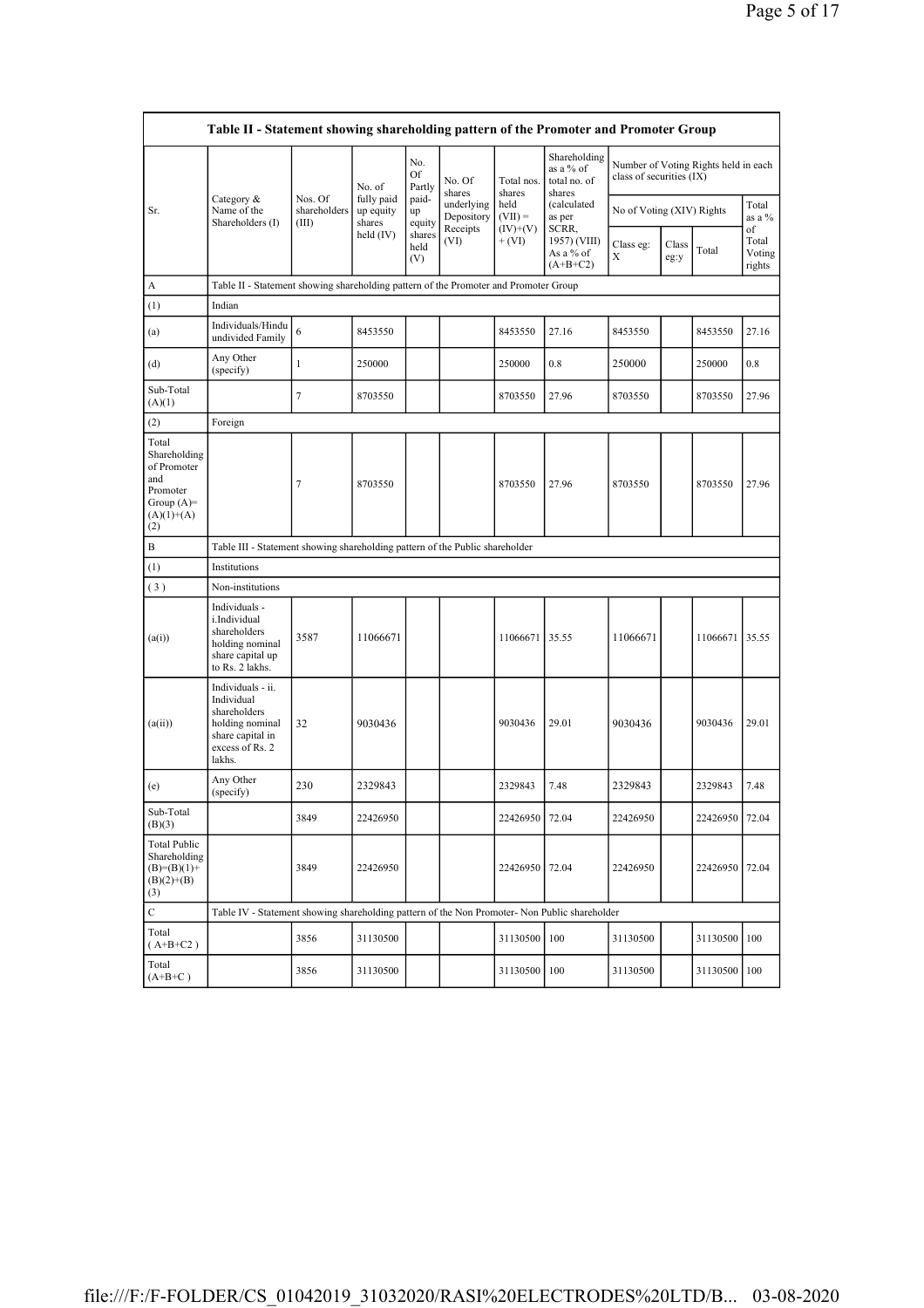| Table II - Statement showing shareholding pattern of the Promoter and Promoter Group   |                                                                               |                                                             |                                                                             |                                                                                               |                                        |                                                    |                                                                               |                                         |                                       |  |
|----------------------------------------------------------------------------------------|-------------------------------------------------------------------------------|-------------------------------------------------------------|-----------------------------------------------------------------------------|-----------------------------------------------------------------------------------------------|----------------------------------------|----------------------------------------------------|-------------------------------------------------------------------------------|-----------------------------------------|---------------------------------------|--|
| Sr.                                                                                    | No. Of Shares<br>Underlying<br>Outstanding<br>convertible<br>securities $(X)$ | No. of Shares<br>Underlying<br>Outstanding<br>Warrants (Xi) | No. Of Shares<br>Underlying<br>Outstanding<br>convertible<br>securities and | Shareholding, as a<br>% assuming full<br>conversion of<br>convertible<br>securities (as a     | Number of<br>Locked in<br>shares (XII) |                                                    | Number of<br><b>Shares</b><br>pledged or<br>otherwise<br>encumbered<br>(XIII) |                                         | Number of<br>equity shares<br>held in |  |
|                                                                                        |                                                                               |                                                             | No. Of<br>Warrants (Xi)<br>(a)                                              | percentage of diluted<br>share capital) $(XI)$ =<br>$(VII)+(X)$ As a % of<br>$(A+B+C2)$       | No.<br>(a)                             | As a %<br>of total<br><b>Shares</b><br>held<br>(b) | No.<br>(a)                                                                    | As a %<br>of total<br>Shares<br>held(b) | dematerialized<br>form (XIV)          |  |
| A                                                                                      |                                                                               |                                                             |                                                                             | Table II - Statement showing shareholding pattern of the Promoter and Promoter Group          |                                        |                                                    |                                                                               |                                         |                                       |  |
| (1)                                                                                    | Indian                                                                        |                                                             |                                                                             |                                                                                               |                                        |                                                    |                                                                               |                                         |                                       |  |
| (a)                                                                                    |                                                                               |                                                             |                                                                             | 27.16                                                                                         |                                        |                                                    |                                                                               |                                         | 8453550                               |  |
| (d)                                                                                    |                                                                               |                                                             |                                                                             | 0.8                                                                                           |                                        |                                                    |                                                                               |                                         | 250000                                |  |
| Sub-Total (A)<br>(1)                                                                   |                                                                               |                                                             |                                                                             | 27.96                                                                                         |                                        |                                                    |                                                                               |                                         | 8703550                               |  |
| (2)                                                                                    | Foreign                                                                       |                                                             |                                                                             |                                                                                               |                                        |                                                    |                                                                               |                                         |                                       |  |
| Total<br>Shareholding of<br>Promoter and<br>Promoter<br>Group $(A)=A)$<br>$(1)+(A)(2)$ |                                                                               |                                                             |                                                                             | 27.96                                                                                         |                                        |                                                    |                                                                               |                                         | 8703550                               |  |
| B                                                                                      |                                                                               |                                                             |                                                                             | Table III - Statement showing shareholding pattern of the Public shareholder                  |                                        |                                                    |                                                                               |                                         |                                       |  |
| (1)                                                                                    | Institutions                                                                  |                                                             |                                                                             |                                                                                               |                                        |                                                    |                                                                               |                                         |                                       |  |
| (3)                                                                                    | Non-institutions                                                              |                                                             |                                                                             |                                                                                               |                                        |                                                    |                                                                               |                                         |                                       |  |
| (a(i))                                                                                 |                                                                               |                                                             |                                                                             | 35.55                                                                                         |                                        |                                                    |                                                                               |                                         | 10276376                              |  |
| (a(ii))                                                                                |                                                                               |                                                             |                                                                             | 29.01                                                                                         |                                        |                                                    |                                                                               |                                         | 9030436                               |  |
| (e)                                                                                    |                                                                               |                                                             |                                                                             | 7.48                                                                                          |                                        |                                                    |                                                                               |                                         | 2329843                               |  |
| Sub-Total (B)<br>(3)                                                                   |                                                                               |                                                             |                                                                             | 72.04                                                                                         |                                        |                                                    |                                                                               |                                         | 21636655                              |  |
| <b>Total Public</b><br>Shareholding<br>$(B)= (B)(1)+(B)$<br>$(2)+(B)(3)$               |                                                                               |                                                             |                                                                             | 72.04                                                                                         |                                        |                                                    |                                                                               |                                         | 21636655                              |  |
| $\mathbf C$                                                                            |                                                                               |                                                             |                                                                             | Table IV - Statement showing shareholding pattern of the Non Promoter- Non Public shareholder |                                        |                                                    |                                                                               |                                         |                                       |  |
| Total<br>$(A+B+C2)$                                                                    |                                                                               |                                                             |                                                                             | 100                                                                                           |                                        |                                                    |                                                                               |                                         | 30340205                              |  |
| Total<br>$(A+B+C)$                                                                     |                                                                               |                                                             |                                                                             | 100                                                                                           |                                        |                                                    |                                                                               |                                         | 30340205                              |  |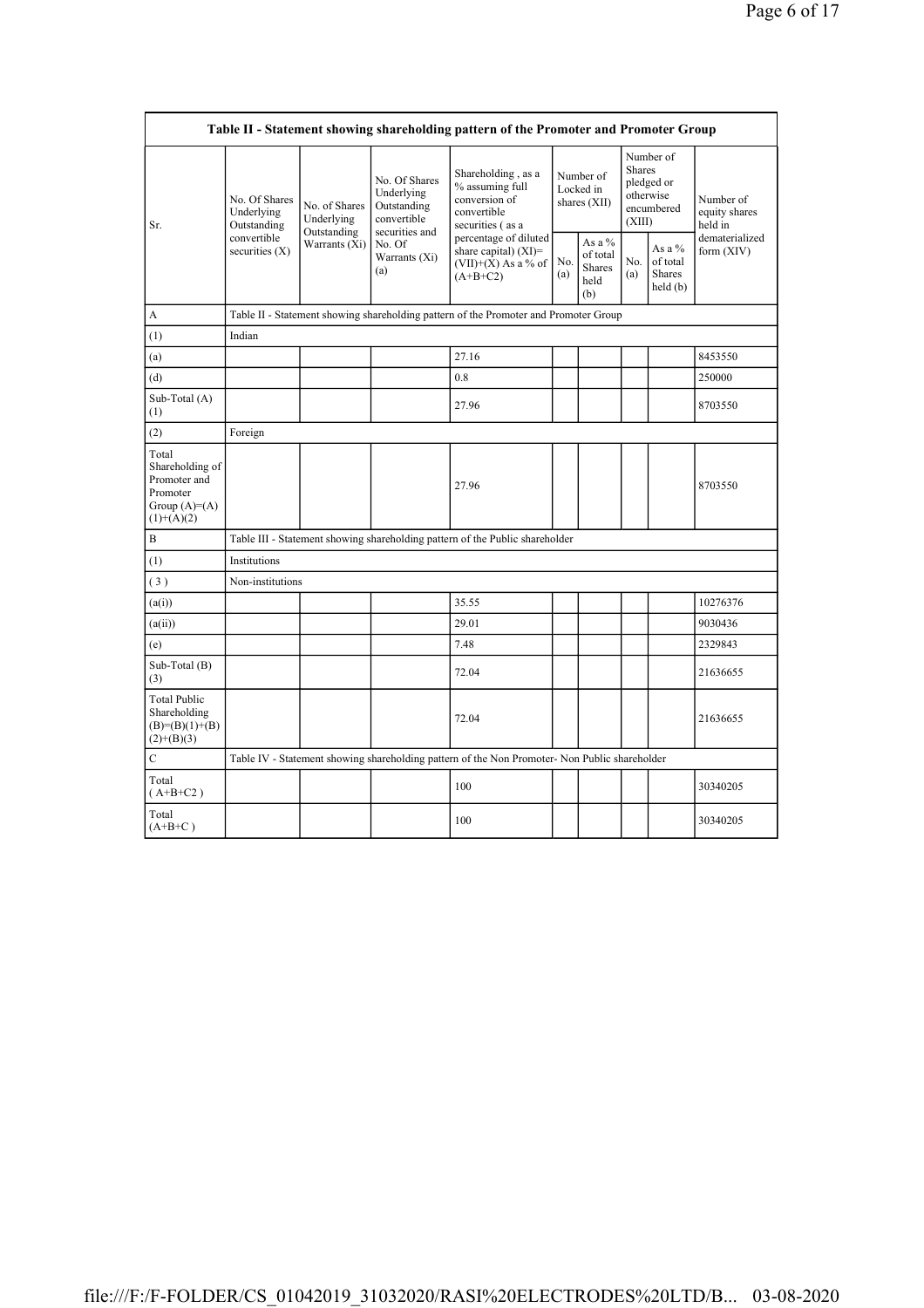| Individuals/Hindu undivided Family                                                                                                                                                        |                                                               |                           |                             |                             |                                        |                    |  |  |  |  |
|-------------------------------------------------------------------------------------------------------------------------------------------------------------------------------------------|---------------------------------------------------------------|---------------------------|-----------------------------|-----------------------------|----------------------------------------|--------------------|--|--|--|--|
| Searial No.                                                                                                                                                                               | $\mathbf{1}$                                                  | $\overline{2}$            | 3                           | $\overline{4}$              | 5                                      | 6                  |  |  |  |  |
| Name of the<br>Shareholders (I)                                                                                                                                                           | <b>B POPATLAL</b><br>KOTHARI                                  | P NITYA<br><b>KOTHARI</b> | P MANJULA<br><b>KOTHARI</b> | P KASHYAP<br><b>KOTHARI</b> | POPATLAL<br>KOTHARI AND<br><b>SONS</b> | RUCHI N<br>KOTHARI |  |  |  |  |
| PAN(II)                                                                                                                                                                                   | AAIPK7746D                                                    | AANPK2428F                | AAIPK7745A                  | AAOPK0675M                  | AAAHP2895Q                             | AFIPJ0913Q         |  |  |  |  |
| No. of fully paid<br>up equity shares<br>held (IV)                                                                                                                                        | 4962030                                                       | 1061485                   | 882700                      | 1213065                     | 218570                                 | 115700             |  |  |  |  |
| No. Of Partly paid-<br>up equity shares<br>held(V)                                                                                                                                        |                                                               |                           |                             |                             |                                        |                    |  |  |  |  |
| No. Of shares<br>underlying<br>Depository<br>Receipts (VI)                                                                                                                                |                                                               |                           |                             |                             |                                        |                    |  |  |  |  |
| Total nos. shares<br>held $(VII) = (IV) +$<br>$(V)$ + $(VI)$                                                                                                                              | 4962030                                                       | 1061485                   | 882700                      | 1213065                     | 218570                                 | 115700             |  |  |  |  |
| Shareholding as a<br>% of total no. of<br>shares (calculated<br>as per SCRR,<br>1957) (VIII) As a<br>% of $(A+B+C2)$                                                                      | 15.94                                                         | 3.41                      | 2.84                        | 3.9                         | 0.7                                    | 0.37               |  |  |  |  |
|                                                                                                                                                                                           | Number of Voting Rights held in each class of securities (IX) |                           |                             |                             |                                        |                    |  |  |  |  |
| Class eg: $X$                                                                                                                                                                             | 4962030                                                       | 1061485                   | 882700                      | 1213065                     | 218570                                 | 115700             |  |  |  |  |
| Class eg:y                                                                                                                                                                                |                                                               |                           |                             |                             |                                        |                    |  |  |  |  |
| Total                                                                                                                                                                                     | 4962030                                                       | 1061485                   | 882700                      | 1213065                     | 218570                                 | 115700             |  |  |  |  |
| Total as a $\%$ of<br><b>Total Voting rights</b>                                                                                                                                          | 15.94                                                         | 3.41                      | 2.84                        | 3.9                         | 0.7                                    | 0.37               |  |  |  |  |
| No. Of Shares<br>Underlying<br>Outstanding<br>convertible<br>securities $(X)$                                                                                                             |                                                               |                           |                             |                             |                                        |                    |  |  |  |  |
| No. of Shares<br>Underlying<br>Outstanding<br>Warrants (Xi)                                                                                                                               |                                                               |                           |                             |                             |                                        |                    |  |  |  |  |
| No. Of Shares<br>Underlying<br>Outstanding<br>convertible<br>securities and No.<br>Of Warrants (Xi)<br>(a)                                                                                |                                                               |                           |                             |                             |                                        |                    |  |  |  |  |
| Shareholding, as a<br>% assuming full<br>conversion of<br>convertible<br>securities (as a<br>percentage of<br>diluted share<br>capital) (XI)= (VII)<br>$+(Xi)(a)$ As a % of<br>$(A+B+C2)$ | 15.94                                                         | 3.41                      | 2.84                        | 3.9                         | 0.7                                    | 0.37               |  |  |  |  |
| Number of Locked in shares (XII)                                                                                                                                                          |                                                               |                           |                             |                             |                                        |                    |  |  |  |  |
| No. (a)                                                                                                                                                                                   |                                                               |                           |                             |                             |                                        |                    |  |  |  |  |
| As a % of total<br>Shares held (b)                                                                                                                                                        |                                                               |                           |                             |                             |                                        |                    |  |  |  |  |
|                                                                                                                                                                                           | Number of Shares pledged or otherwise encumbered (XIII)       |                           |                             |                             |                                        |                    |  |  |  |  |
| No. (a)                                                                                                                                                                                   |                                                               |                           |                             |                             |                                        |                    |  |  |  |  |
| As a % of total<br>Shares held (b)                                                                                                                                                        |                                                               |                           |                             |                             |                                        |                    |  |  |  |  |
| Number of equity<br>shares held in<br>dematerialized<br>form (XIV)                                                                                                                        | 4962030                                                       | 1061485                   | 882700                      | 1213065                     | 218570                                 | 115700             |  |  |  |  |
| Reason for not providing PAN                                                                                                                                                              |                                                               |                           |                             |                             |                                        |                    |  |  |  |  |
| Reason for not<br>providing PAN                                                                                                                                                           |                                                               |                           |                             |                             |                                        |                    |  |  |  |  |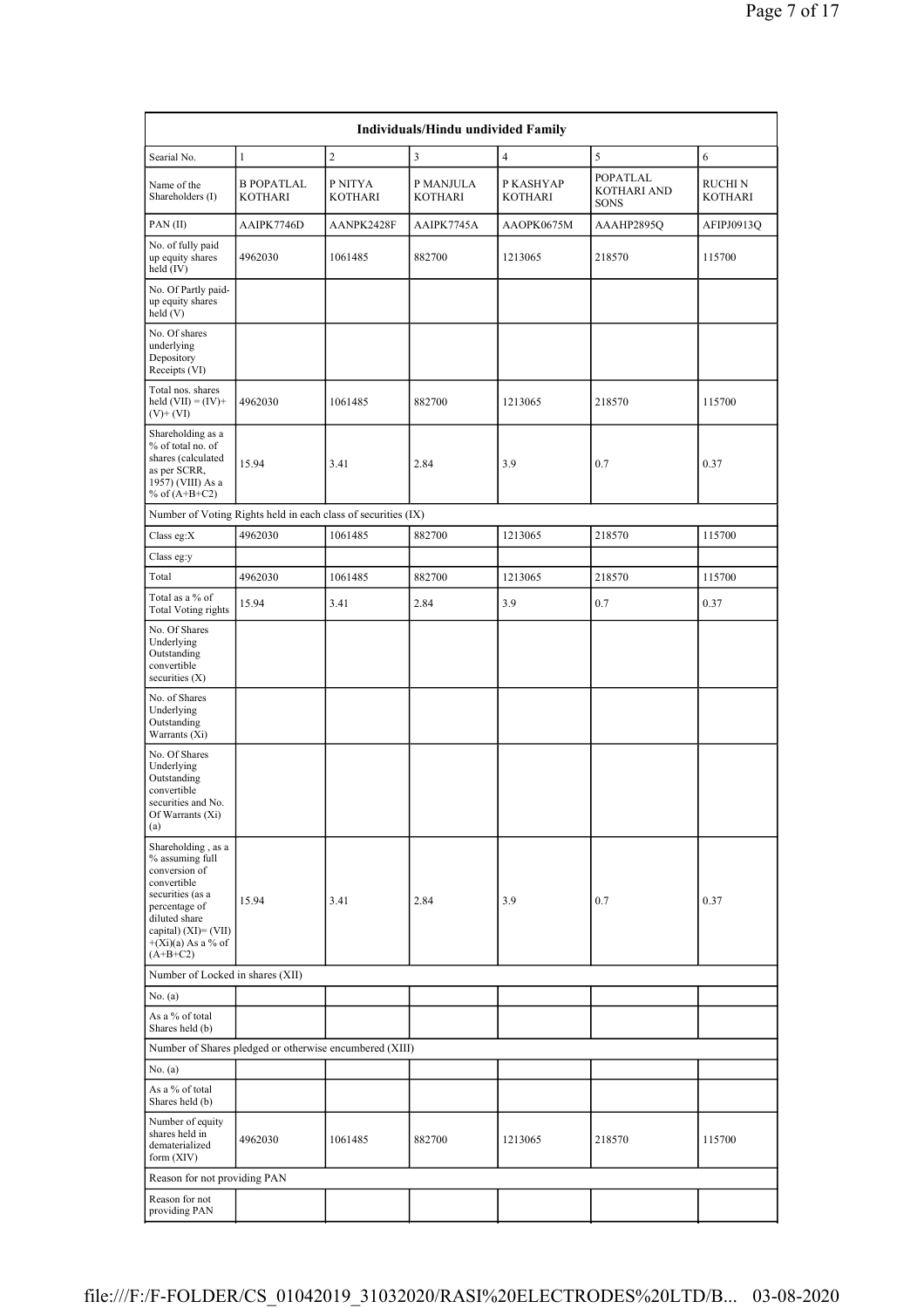| Shareholder type |  |  |  |
|------------------|--|--|--|
|                  |  |  |  |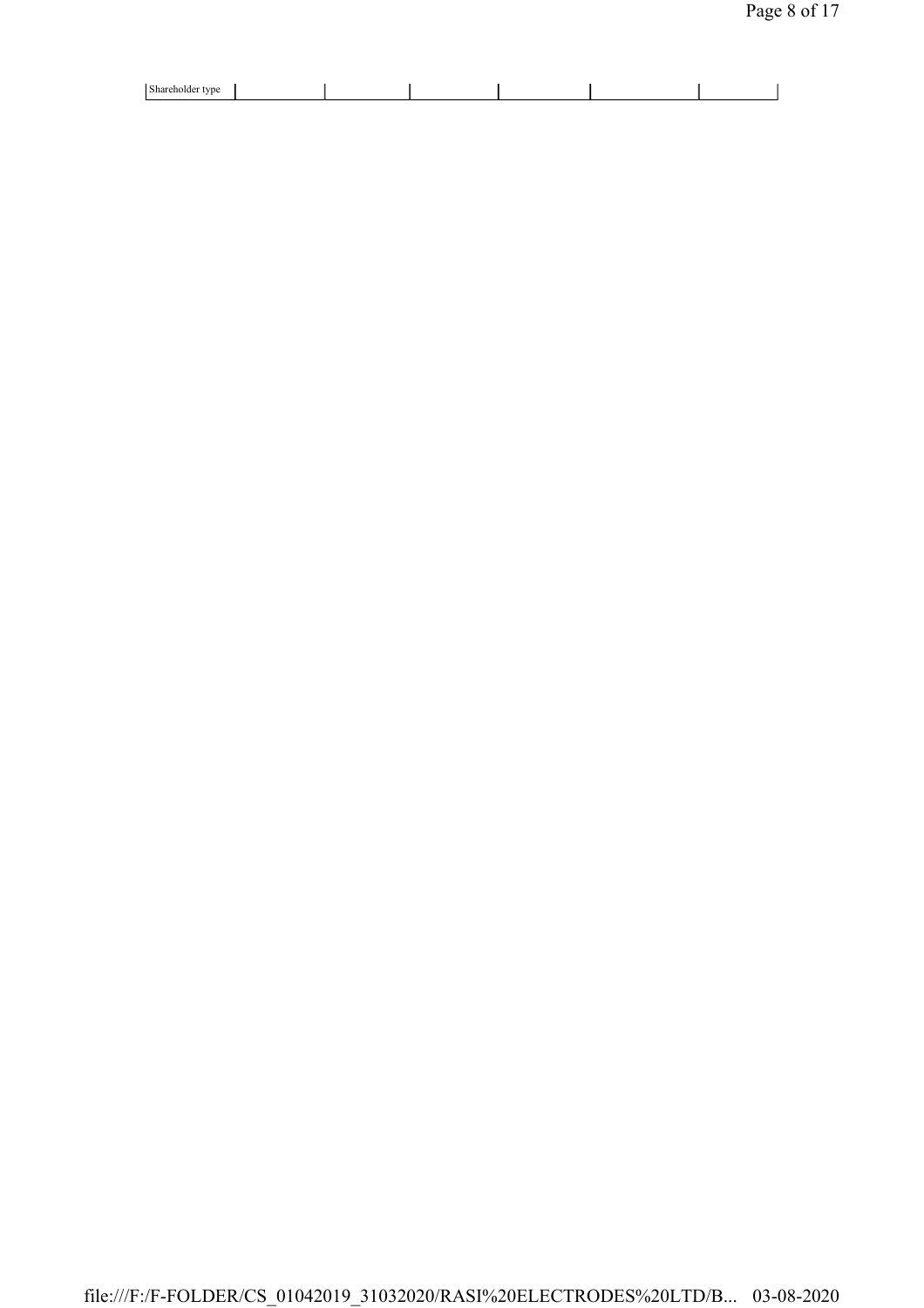|                                                                                                                                                                                              | Individuals/Hindu undivided Family                            |
|----------------------------------------------------------------------------------------------------------------------------------------------------------------------------------------------|---------------------------------------------------------------|
| Searial No.                                                                                                                                                                                  |                                                               |
| Name of the<br>Shareholders (I)                                                                                                                                                              | Click here to go back                                         |
| PAN(II)                                                                                                                                                                                      | Total                                                         |
| No. of fully paid<br>up equity shares<br>held (IV)                                                                                                                                           | 8453550                                                       |
| No. Of Partly paid-<br>up equity shares<br>held(V)                                                                                                                                           |                                                               |
| No. Of shares<br>underlying<br>Depository<br>Receipts (VI)                                                                                                                                   |                                                               |
| Total nos. shares<br>held $(VII) = (IV) +$<br>$(V) + (VI)$                                                                                                                                   | 8453550                                                       |
| Shareholding as a<br>% of total no. of<br>shares (calculated<br>as per SCRR,<br>1957) (VIII) As a<br>% of $(A+B+C2)$                                                                         | 27.16                                                         |
|                                                                                                                                                                                              | Number of Voting Rights held in each class of securities (IX) |
| Class eg: $X$                                                                                                                                                                                | 8453550                                                       |
| Class eg:y                                                                                                                                                                                   |                                                               |
| Total                                                                                                                                                                                        | 8453550                                                       |
| Total as a % of<br><b>Total Voting rights</b>                                                                                                                                                | 27.16                                                         |
| No. Of Shares<br>Underlying<br>Outstanding<br>convertible<br>securities (X)                                                                                                                  |                                                               |
| No. of Shares<br>Underlying<br>Outstanding<br>Warrants $(X_i)$                                                                                                                               |                                                               |
| No. Of Shares<br>Underlying<br>Outstanding<br>convertible<br>securities and No.<br>Of Warrants $(Xi)$<br>(a)                                                                                 |                                                               |
| Shareholding, as a<br>% assuming full<br>conversion of<br>convertible<br>securities (as a<br>percentage of<br>diluted share<br>capital) $(XI) = (VII)$<br>$+(Xi)(a)$ As a % of<br>$(A+B+C2)$ | 27.16                                                         |
| Number of Locked in shares (XII)                                                                                                                                                             |                                                               |
| No. (a)                                                                                                                                                                                      |                                                               |
| As a % of total<br>Shares held (b)                                                                                                                                                           |                                                               |
|                                                                                                                                                                                              | Number of Shares pledged or otherwise encumbered (XIII)       |
| No. (a)                                                                                                                                                                                      |                                                               |
| As a % of total<br>Shares held (b)                                                                                                                                                           |                                                               |
| Number of equity<br>shares held in<br>dematerialized<br>form $(XIV)$                                                                                                                         | 8453550                                                       |
| Reason for not providing PAN                                                                                                                                                                 |                                                               |
| Reason for not<br>providing PAN                                                                                                                                                              |                                                               |
| Shareholder type                                                                                                                                                                             |                                                               |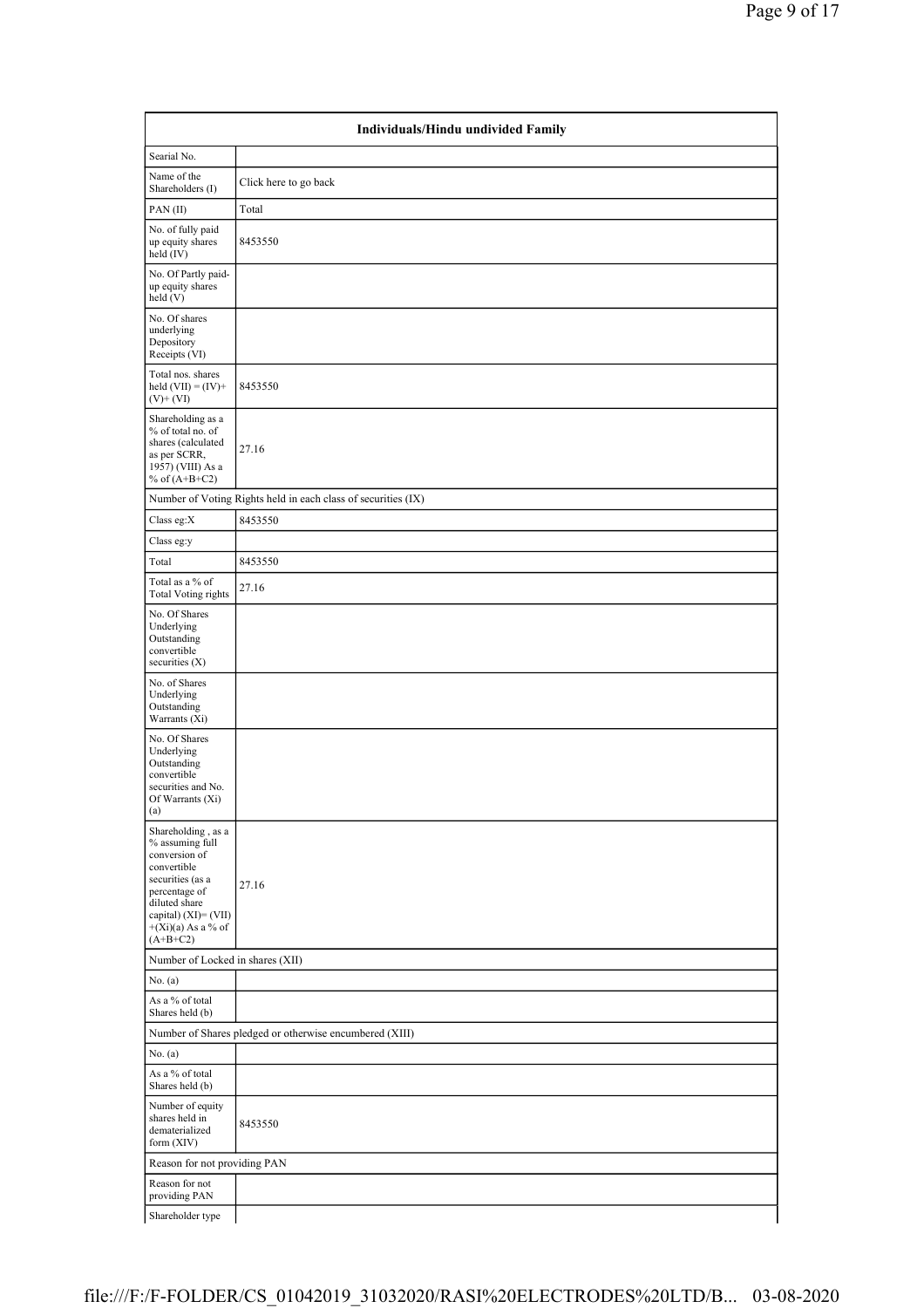Page 10 of 17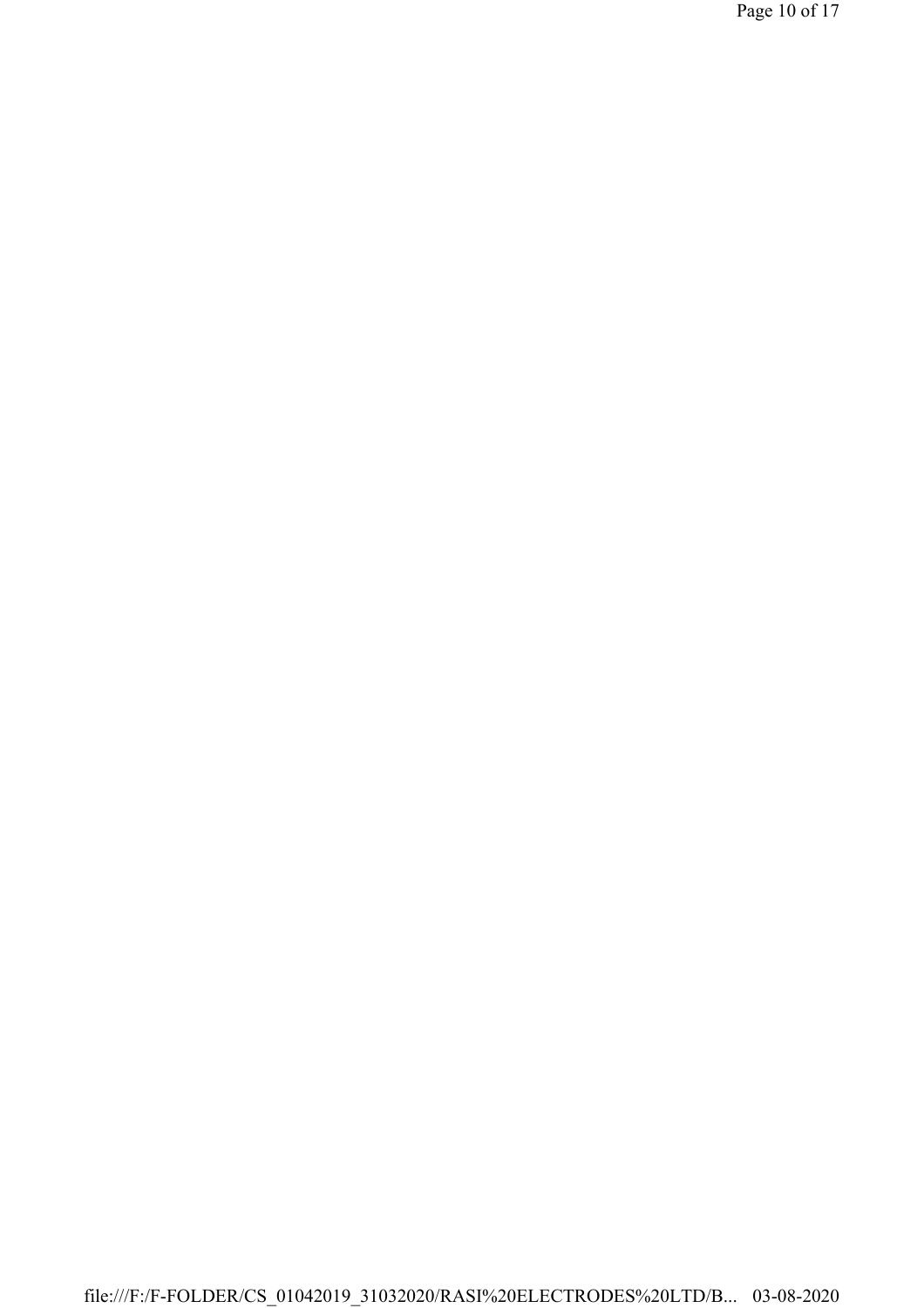| Searial No.                                                                                                                                                                           | $\mathbf{1}$                                                  |                       |  |
|---------------------------------------------------------------------------------------------------------------------------------------------------------------------------------------|---------------------------------------------------------------|-----------------------|--|
| Category                                                                                                                                                                              | <b>Bodies Corporate</b>                                       | Click here to go back |  |
| Name of the<br>Shareholders (I)                                                                                                                                                       | <b>BPK DEVELOPERS P LTD</b>                                   |                       |  |
| PAN(II)                                                                                                                                                                               | AAHFB9968P                                                    | Total                 |  |
| No. of the<br>Shareholders (I)                                                                                                                                                        | $1\,$                                                         | $\mathbf{1}$          |  |
| No. of fully paid<br>up equity shares<br>held (IV)                                                                                                                                    | 250000                                                        | 250000                |  |
| No. Of Partly paid-<br>up equity shares<br>held(V)                                                                                                                                    |                                                               |                       |  |
| No. Of shares<br>underlying<br>Depository<br>Receipts (VI)                                                                                                                            |                                                               |                       |  |
| Total nos. shares<br>held $(VII) = (IV) +$<br>$(V)+(VI)$                                                                                                                              | 250000                                                        | 250000                |  |
| Shareholding as a<br>% of total no. of<br>shares (calculated<br>as per SCRR,<br>1957) (VIII) As a<br>% of $(A+B+C2)$                                                                  | 0.8                                                           | 0.8                   |  |
|                                                                                                                                                                                       | Number of Voting Rights held in each class of securities (IX) |                       |  |
| Class eg: $\mathbf X$                                                                                                                                                                 | 250000                                                        | 250000                |  |
| Class eg:y                                                                                                                                                                            |                                                               |                       |  |
| Total                                                                                                                                                                                 | 250000                                                        | 250000                |  |
| Total as a % of<br><b>Total Voting rights</b>                                                                                                                                         | 0.8                                                           | $0.8\,$               |  |
| No. Of Shares<br>Underlying<br>Outstanding<br>convertible<br>securities $(X)$                                                                                                         |                                                               |                       |  |
| No. of Shares<br>Underlying<br>Outstanding<br>Warrants $(X_i)$                                                                                                                        |                                                               |                       |  |
| No. Of Shares<br>Underlying<br>Outstanding<br>convertible<br>securities and No.<br>Of Warrants (Xi)<br>(a)                                                                            |                                                               |                       |  |
| Shareholding, as a<br>% assuming full<br>conversion of<br>convertible<br>securities (as a<br>percentage of<br>diluted share<br>capital) (XI)= (VII)<br>$+(X)$ As a % of<br>$(A+B+C2)$ | 0.8                                                           | 0.8                   |  |
| Number of Locked in shares (XII)                                                                                                                                                      |                                                               |                       |  |
| No. (a)                                                                                                                                                                               |                                                               |                       |  |
| As a $\%$ of total<br>Shares held (b)                                                                                                                                                 |                                                               |                       |  |
|                                                                                                                                                                                       | Number of Shares pledged or otherwise encumbered (XIII)       |                       |  |
| No. (a)                                                                                                                                                                               |                                                               |                       |  |
| As a % of total<br>Shares held (b)                                                                                                                                                    |                                                               |                       |  |
| Number of equity<br>shares held in<br>dematerialized<br>form $(XIV)$                                                                                                                  | 250000                                                        | 250000                |  |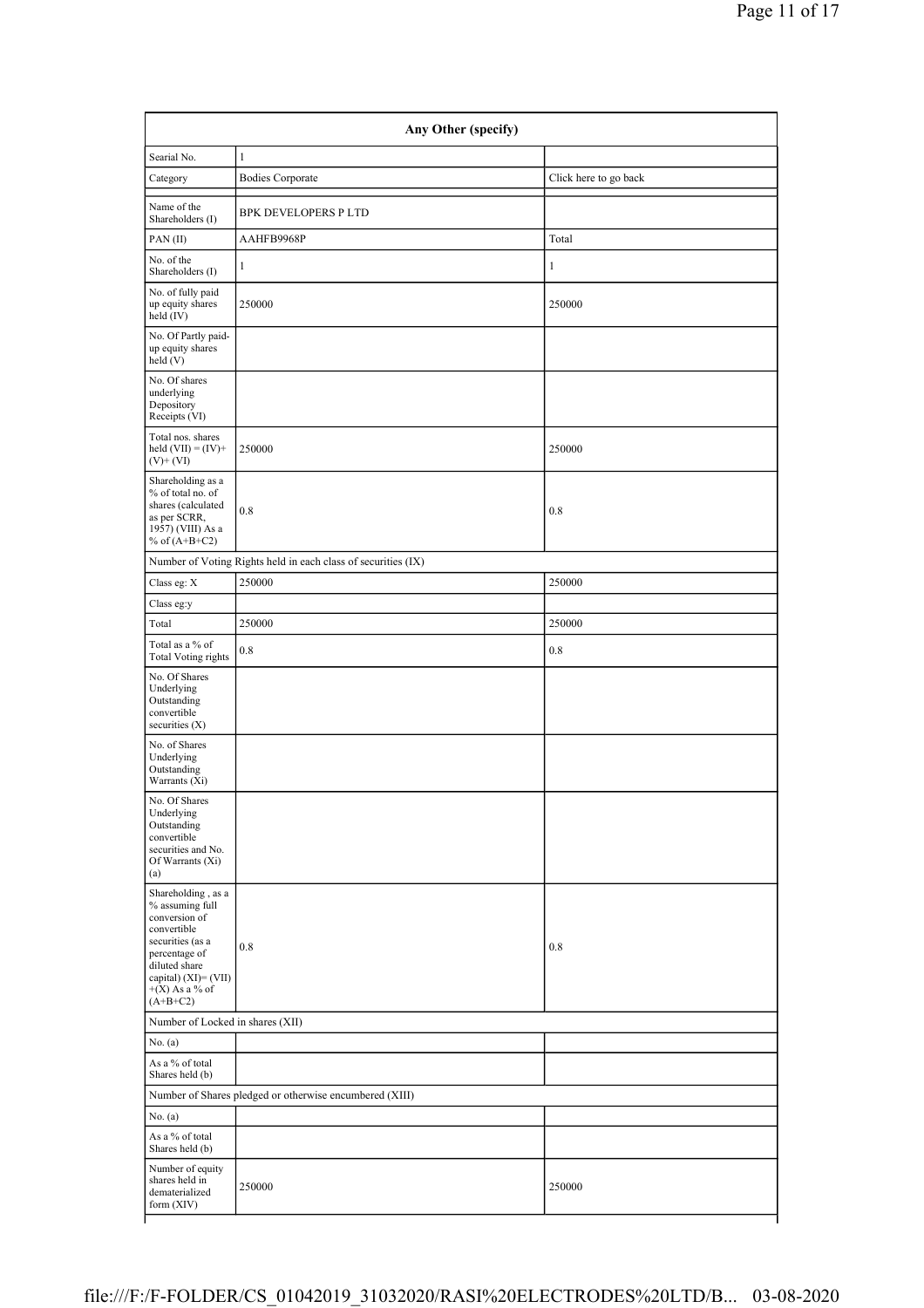| Reason for not providing PAN    |  |  |  |  |  |  |  |
|---------------------------------|--|--|--|--|--|--|--|
| Reason for not<br>providing PAN |  |  |  |  |  |  |  |
| Shareholder type                |  |  |  |  |  |  |  |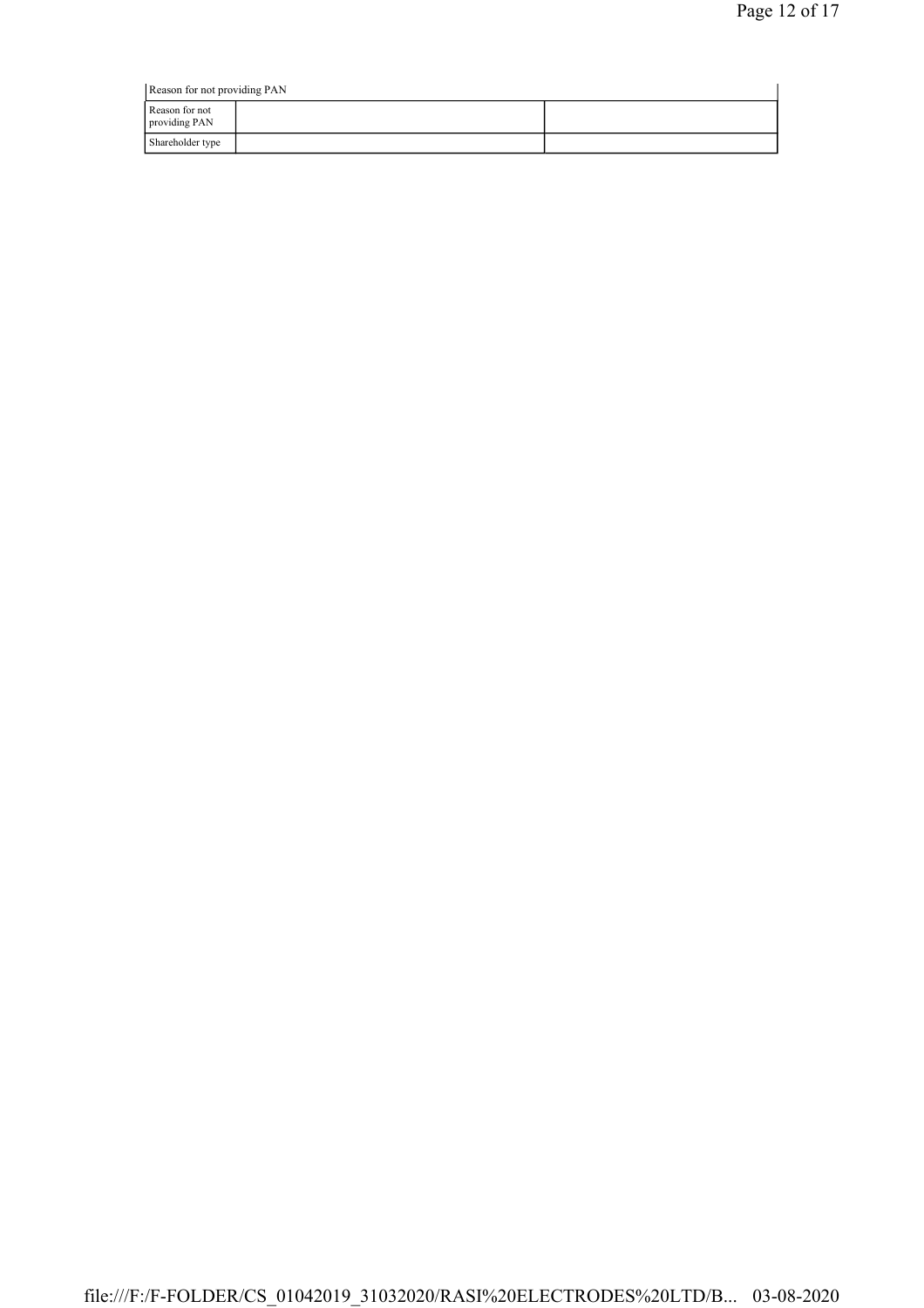|                                                                                                                                                                                       | Individuals - ii. Individual shareholders holding nominal share capital in excess of Rs. 2 lakhs. |                                         |                             |                                         |                                  |                           |  |  |  |  |  |
|---------------------------------------------------------------------------------------------------------------------------------------------------------------------------------------|---------------------------------------------------------------------------------------------------|-----------------------------------------|-----------------------------|-----------------------------------------|----------------------------------|---------------------------|--|--|--|--|--|
| Searial No.                                                                                                                                                                           | $\mathbf{1}$                                                                                      | $\overline{2}$                          | 3                           | $\overline{4}$                          | 5                                | 6                         |  |  |  |  |  |
| Name of the<br>Shareholders (I)                                                                                                                                                       | CHANDRAKALA<br><b>KOTHARI</b>                                                                     | <b>UTTAM</b><br><b>KUAMR</b><br>KOTHARI | <b>B RANJEET</b><br>KOTHARI | <b>JALPA HITESH</b><br><b>DHARAMSHI</b> | <b>PANKAJ</b><br><b>KOTHARIT</b> | <b>SWETHAP</b><br>KOTHARI |  |  |  |  |  |
| PAN(II)                                                                                                                                                                               | AAEPC5084C                                                                                        | AAFPK4604H                              | AAKPK6088N                  | AGKPD4461A                              | AITPP5447M                       | AUWPK3147Q                |  |  |  |  |  |
| No. of fully paid<br>up equity shares<br>held $(IV)$                                                                                                                                  | 992445                                                                                            | 650540                                  | 990000                      | 616547                                  | 478088                           | 377908                    |  |  |  |  |  |
| No. Of Partly paid-<br>up equity shares<br>held(V)                                                                                                                                    |                                                                                                   |                                         |                             |                                         |                                  |                           |  |  |  |  |  |
| No. Of shares<br>underlying<br>Depository<br>Receipts (VI)                                                                                                                            |                                                                                                   |                                         |                             |                                         |                                  |                           |  |  |  |  |  |
| Total nos. shares<br>held $(VII) = (IV) +$<br>$(V)$ + $(VI)$                                                                                                                          | 992445                                                                                            | 650540                                  | 990000                      | 616547                                  | 478088                           | 377908                    |  |  |  |  |  |
| Shareholding as a<br>% of total no. of<br>shares (calculated<br>as per SCRR,<br>1957) (VIII) As a<br>% of $(A+B+C2)$                                                                  | 3.19                                                                                              | 2.09                                    | 3.18                        | 1.98                                    | 1.54                             | 1.21                      |  |  |  |  |  |
|                                                                                                                                                                                       | Number of Voting Rights held in each class of securities (IX)                                     |                                         |                             |                                         |                                  |                           |  |  |  |  |  |
| Class eg: X                                                                                                                                                                           | 992445                                                                                            | 650540                                  | 990000                      | 616547                                  | 478088                           | 377908                    |  |  |  |  |  |
| Class eg:y                                                                                                                                                                            |                                                                                                   |                                         |                             |                                         |                                  |                           |  |  |  |  |  |
| Total                                                                                                                                                                                 | 992445                                                                                            | 650540                                  | 990000                      | 616547                                  | 478088                           | 377908                    |  |  |  |  |  |
| Total as a % of<br><b>Total Voting rights</b>                                                                                                                                         | 3.19                                                                                              | 2.09                                    | 3.18                        | 1.98                                    | 1.54                             | 1.21                      |  |  |  |  |  |
| No. Of Shares<br>Underlying<br>Outstanding<br>convertible<br>securities $(X)$                                                                                                         |                                                                                                   |                                         |                             |                                         |                                  |                           |  |  |  |  |  |
| No. of Shares<br>Underlying<br>Outstanding<br>Warrants (Xi)                                                                                                                           |                                                                                                   |                                         |                             |                                         |                                  |                           |  |  |  |  |  |
| No. Of Shares<br>Underlying<br>Outstanding<br>convertible<br>securities and No.<br>Of Warrants $(Xi)$<br>(a)                                                                          |                                                                                                   |                                         |                             |                                         |                                  |                           |  |  |  |  |  |
| Shareholding, as a<br>% assuming full<br>conversion of<br>convertible<br>securities (as a<br>percentage of<br>diluted share<br>capital) (XI)= (VII)<br>$+(X)$ As a % of<br>$(A+B+C2)$ | 3.19                                                                                              | 2.09                                    | 3.18                        | 1.98                                    | 1.54                             | 1.21                      |  |  |  |  |  |
| Number of Locked in shares (XII)                                                                                                                                                      |                                                                                                   |                                         |                             |                                         |                                  |                           |  |  |  |  |  |
| No. (a)                                                                                                                                                                               |                                                                                                   |                                         |                             |                                         |                                  |                           |  |  |  |  |  |
| As a % of total<br>Shares held (b)                                                                                                                                                    |                                                                                                   |                                         |                             |                                         |                                  |                           |  |  |  |  |  |
| Number of equity<br>shares held in<br>dematerialized<br>form (XIV)                                                                                                                    | 992445                                                                                            | 650540                                  | 990000                      | 616547                                  | 478088                           | 377908                    |  |  |  |  |  |
| Reason for not providing PAN                                                                                                                                                          |                                                                                                   |                                         |                             |                                         |                                  |                           |  |  |  |  |  |
| Reason for not<br>providing PAN                                                                                                                                                       |                                                                                                   |                                         |                             |                                         |                                  |                           |  |  |  |  |  |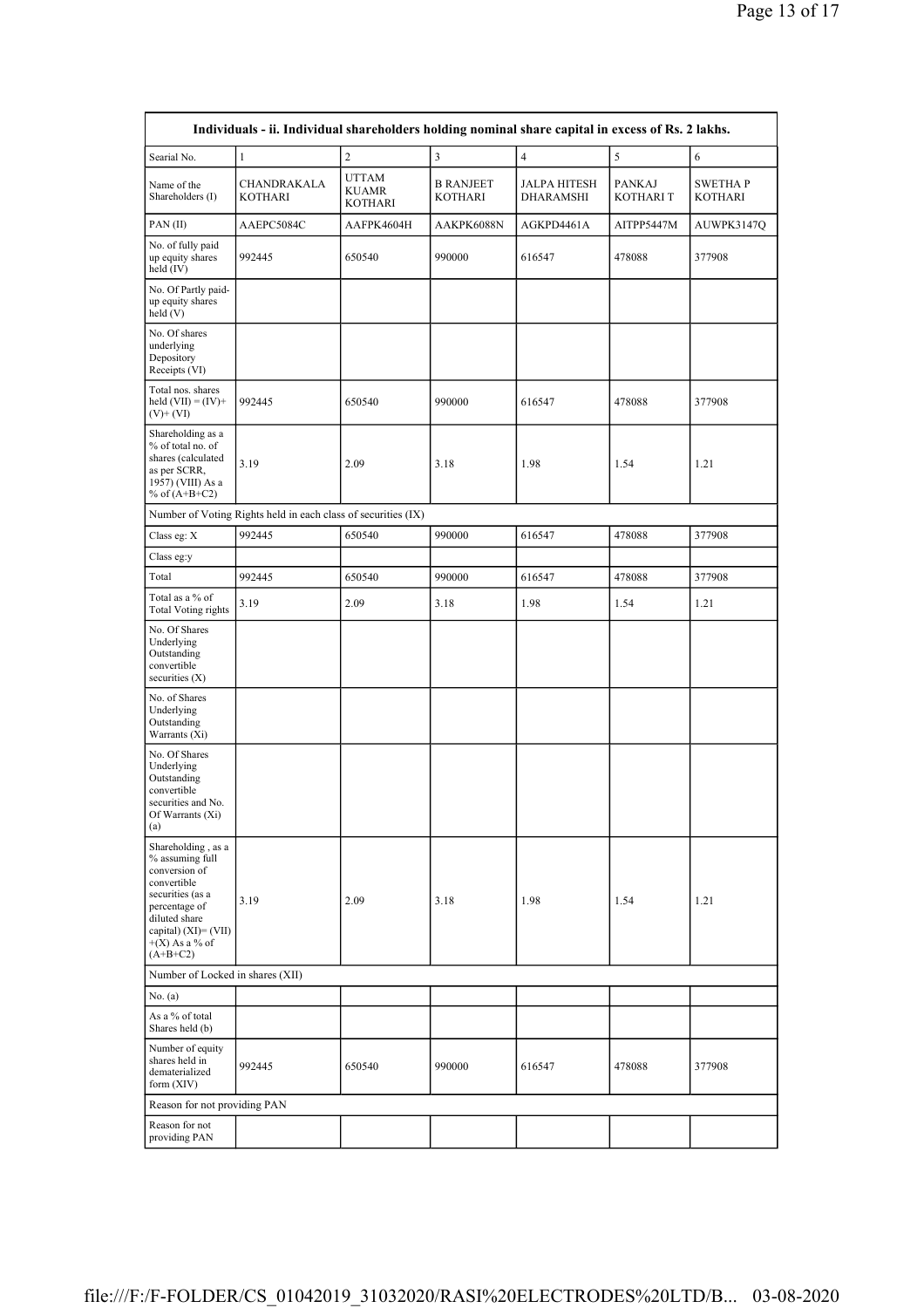| Individuals - ii. Individual shareholders holding nominal share capital in excess of Rs. 2 lakhs.                                                                                        |                                                               |  |  |  |  |  |  |
|------------------------------------------------------------------------------------------------------------------------------------------------------------------------------------------|---------------------------------------------------------------|--|--|--|--|--|--|
| Searial No.                                                                                                                                                                              |                                                               |  |  |  |  |  |  |
| Name of the<br>Shareholders (I)                                                                                                                                                          | Click here to go back                                         |  |  |  |  |  |  |
| PAN(II)                                                                                                                                                                                  | Total                                                         |  |  |  |  |  |  |
| No. of fully paid<br>up equity shares<br>held $(IV)$                                                                                                                                     | 4105528                                                       |  |  |  |  |  |  |
| No. Of Partly paid-<br>up equity shares<br>held (V)                                                                                                                                      |                                                               |  |  |  |  |  |  |
| No. Of shares<br>underlying<br>Depository<br>Receipts (VI)                                                                                                                               |                                                               |  |  |  |  |  |  |
| Total nos. shares<br>held $(VII) = (IV) +$<br>$(V)$ + $(VI)$                                                                                                                             | 4105528                                                       |  |  |  |  |  |  |
| Shareholding as a<br>% of total no. of<br>shares (calculated<br>as per SCRR,<br>1957) (VIII) As a<br>% of $(A+B+C2)$                                                                     | 13.19                                                         |  |  |  |  |  |  |
|                                                                                                                                                                                          | Number of Voting Rights held in each class of securities (IX) |  |  |  |  |  |  |
| Class eg: X                                                                                                                                                                              | 4105528                                                       |  |  |  |  |  |  |
| Class eg:y                                                                                                                                                                               |                                                               |  |  |  |  |  |  |
| Total                                                                                                                                                                                    | 4105528                                                       |  |  |  |  |  |  |
| Total as a % of<br><b>Total Voting rights</b>                                                                                                                                            | 13.19                                                         |  |  |  |  |  |  |
| No. Of Shares<br>Underlying<br>Outstanding<br>convertible<br>securities $(X)$                                                                                                            |                                                               |  |  |  |  |  |  |
| No. of Shares<br>Underlying<br>Outstanding<br>Warrants (Xi)                                                                                                                              |                                                               |  |  |  |  |  |  |
| No. Of Shares<br>Underlying<br>Outstanding<br>convertible<br>securities and No.<br>Of Warrants (Xi)<br>(a)                                                                               |                                                               |  |  |  |  |  |  |
| Shareholding, as a<br>% assuming full<br>conversion of<br>convertible<br>securities (as a<br>percentage of<br>diluted share<br>capital) $(XI) = (VII)$<br>$+(X)$ As a % of<br>$(A+B+C2)$ | 13.19                                                         |  |  |  |  |  |  |
| Number of Locked in shares (XII)                                                                                                                                                         |                                                               |  |  |  |  |  |  |
| No. (a)                                                                                                                                                                                  |                                                               |  |  |  |  |  |  |
| As a % of total<br>Shares held (b)                                                                                                                                                       |                                                               |  |  |  |  |  |  |
| Number of equity<br>shares held in<br>dematerialized<br>form $(XIV)$                                                                                                                     | 4105528                                                       |  |  |  |  |  |  |
| Reason for not providing PAN                                                                                                                                                             |                                                               |  |  |  |  |  |  |
| Reason for not<br>providing PAN                                                                                                                                                          |                                                               |  |  |  |  |  |  |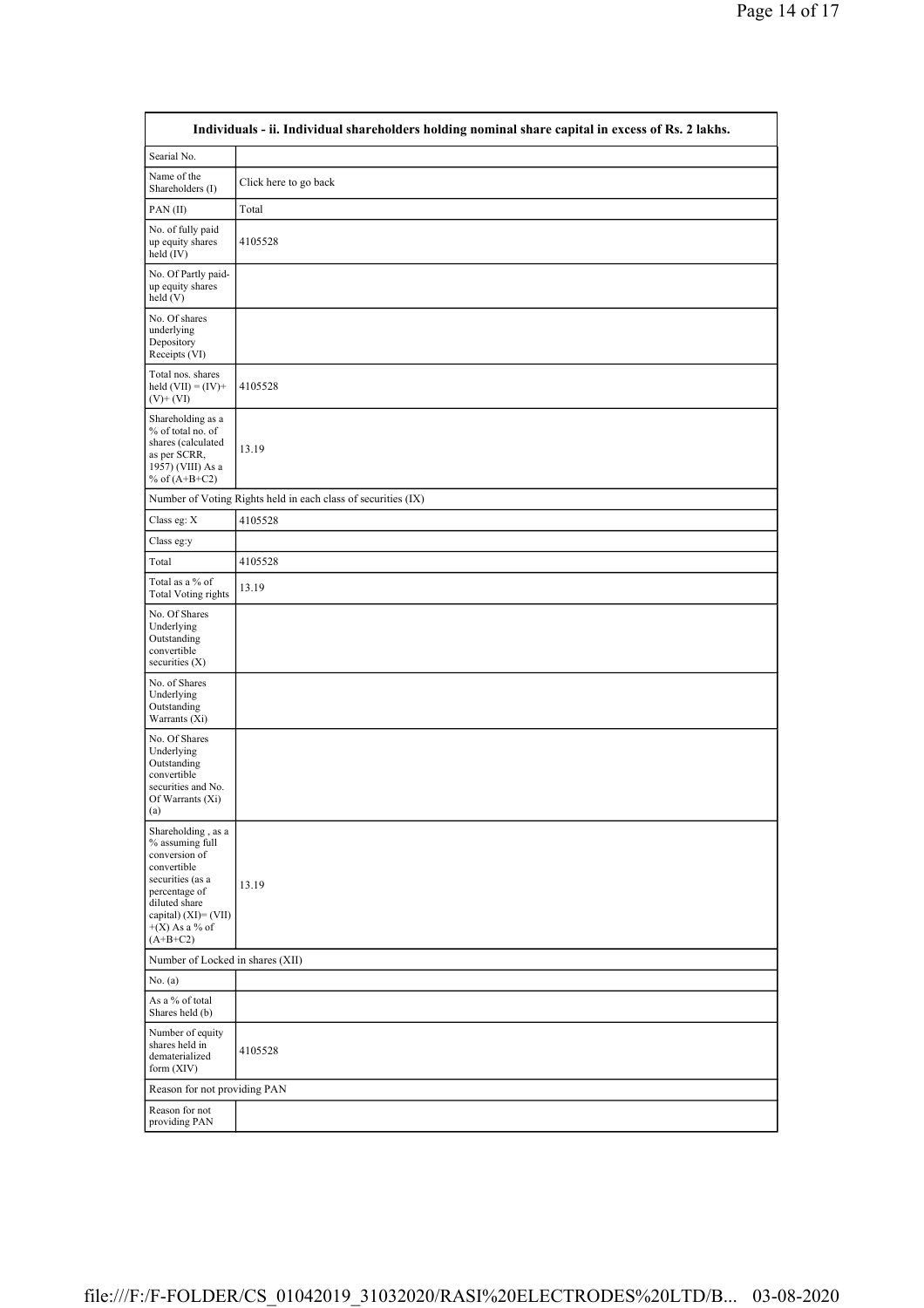| Any Other (specify)                                                                                                                                                                   |                                                               |                            |                     |                              |            |                          |  |  |  |  |
|---------------------------------------------------------------------------------------------------------------------------------------------------------------------------------------|---------------------------------------------------------------|----------------------------|---------------------|------------------------------|------------|--------------------------|--|--|--|--|
| Searial No.                                                                                                                                                                           | $\mathbf{1}$                                                  | $\overline{c}$             | $\overline{3}$      | $\overline{4}$               | 5          |                          |  |  |  |  |
| Category                                                                                                                                                                              | <b>Bodies Corporate</b>                                       | <b>Bodies</b><br>Corporate | Clearing<br>Members | Non-Resident Indian<br>(NRI) | <b>HUF</b> |                          |  |  |  |  |
| Category / More<br>than 1 percentage                                                                                                                                                  | More than 1 percentage of<br>shareholding                     | Category                   | Category            | Category                     | Category   |                          |  |  |  |  |
| Name of the<br>Shareholders (I)                                                                                                                                                       | <b>AADRIK DISTRIBUTORS</b><br>PVT. LTD                        |                            |                     |                              |            | Click here to go<br>back |  |  |  |  |
| PAN(II)                                                                                                                                                                               | AAECA6320J                                                    |                            |                     |                              |            | Total                    |  |  |  |  |
| No. of the<br>Shareholders (I)                                                                                                                                                        | 1                                                             | 42                         | 11                  | 36                           | 141        | 230                      |  |  |  |  |
| No. of fully paid<br>up equity shares<br>held (IV)                                                                                                                                    | 449965                                                        | 975436                     | 57774               | 367244                       | 929389     | 2329843                  |  |  |  |  |
| No. Of Partly paid-<br>up equity shares<br>held (V)                                                                                                                                   |                                                               |                            |                     |                              |            |                          |  |  |  |  |
| No. Of shares<br>underlying<br>Depository<br>Receipts (VI)                                                                                                                            |                                                               |                            |                     |                              |            |                          |  |  |  |  |
| Total nos. shares<br>held $(VII) = (IV) +$<br>$(V)$ + (VI)                                                                                                                            | 449965                                                        | 975436                     | 57774               | 367244                       | 929389     | 2329843                  |  |  |  |  |
| Shareholding as a<br>% of total no. of<br>shares (calculated<br>as per SCRR,<br>1957) (VIII) As a<br>% of $(A+B+C2)$                                                                  | 1.45                                                          | 3.13                       | 0.19                | 1.18                         | 2.99       | 7.49                     |  |  |  |  |
|                                                                                                                                                                                       | Number of Voting Rights held in each class of securities (IX) |                            |                     |                              |            |                          |  |  |  |  |
| Class eg: X                                                                                                                                                                           | 449965                                                        | 975436                     | 57774               | 367244                       | 929389     | 2329843                  |  |  |  |  |
| Class eg:y                                                                                                                                                                            |                                                               |                            |                     |                              |            |                          |  |  |  |  |
| Total                                                                                                                                                                                 | 449965                                                        | 975436                     | 57774               | 367244                       | 929389     | 2329843                  |  |  |  |  |
| Total as a % of<br><b>Total Voting rights</b>                                                                                                                                         | 1.45                                                          | 3.13                       | 0.19                | 1.18                         | 2.99       | 7.49                     |  |  |  |  |
| No. Of Shares<br>Underlying<br>Outstanding<br>convertible<br>securities $(X)$                                                                                                         |                                                               |                            |                     |                              |            |                          |  |  |  |  |
| No. of Shares<br>Underlying<br>Outstanding<br>Warrants (Xi)                                                                                                                           |                                                               |                            |                     |                              |            |                          |  |  |  |  |
| No. Of Shares<br>Underlying<br>Outstanding<br>convertible<br>securities and No.<br>Of Warrants (Xi)<br>(a)                                                                            |                                                               |                            |                     |                              |            |                          |  |  |  |  |
| Shareholding, as a<br>% assuming full<br>conversion of<br>convertible<br>securities (as a<br>percentage of<br>diluted share<br>capital) (XI)= (VII)<br>$+(X)$ As a % of<br>$(A+B+C2)$ | 1.45                                                          | 3.13                       | 0.19                | 1.18                         | 2.99       | 7.49                     |  |  |  |  |
| Number of Locked in shares (XII)                                                                                                                                                      |                                                               |                            |                     |                              |            |                          |  |  |  |  |
| No. (a)                                                                                                                                                                               |                                                               |                            |                     |                              |            |                          |  |  |  |  |
| As a % of total<br>Shares held (b)                                                                                                                                                    |                                                               |                            |                     |                              |            |                          |  |  |  |  |
| Number of equity<br>shares held in<br>dematerialized<br>form (XIV)                                                                                                                    | 449965                                                        | 975436                     | 57774               | 367244                       | 929389     | 2329843                  |  |  |  |  |
| Reason for not providing PAN                                                                                                                                                          |                                                               |                            |                     |                              |            |                          |  |  |  |  |
|                                                                                                                                                                                       |                                                               |                            |                     |                              |            |                          |  |  |  |  |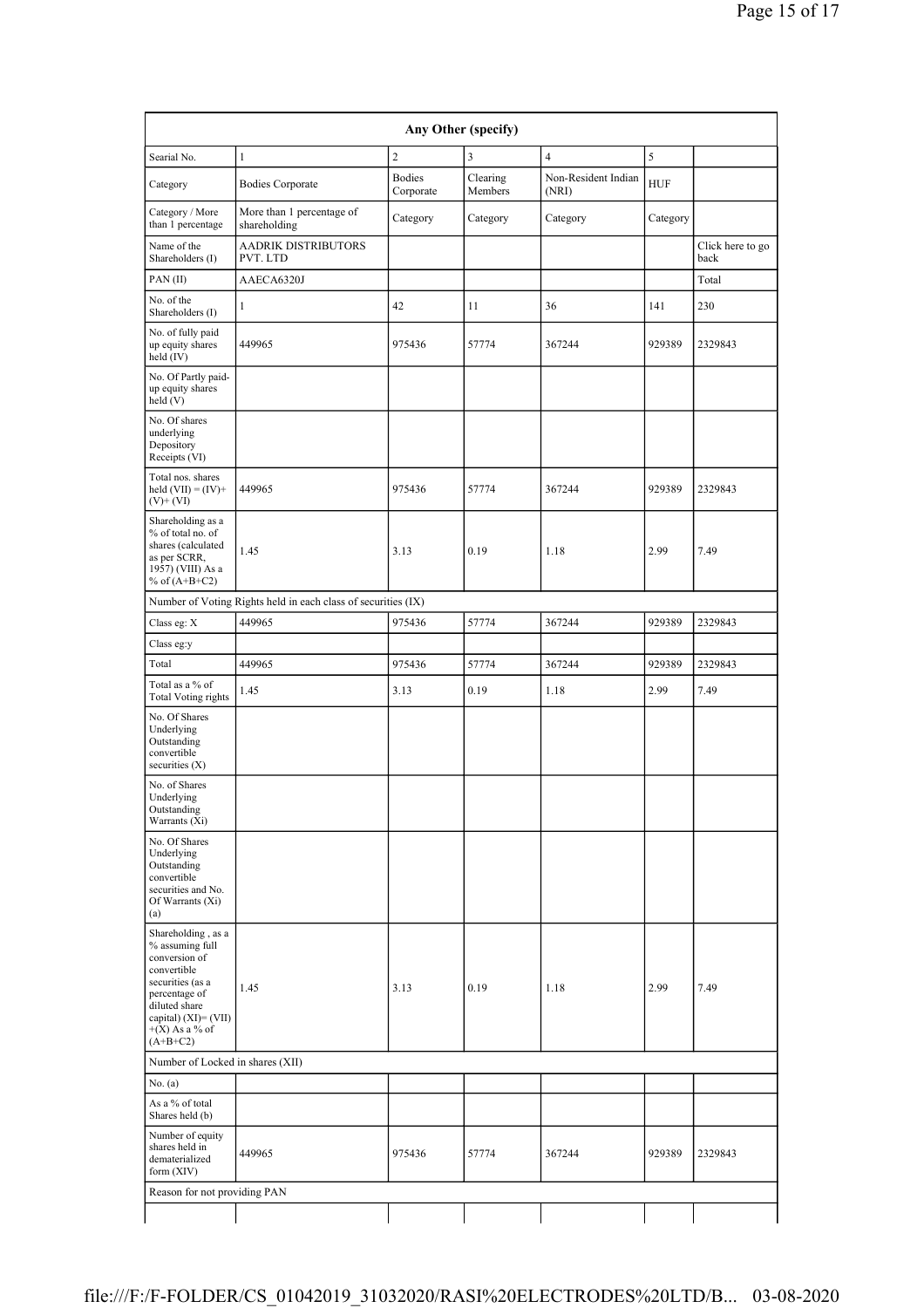| Reason for not |  |  |  |
|----------------|--|--|--|
| providing PAN  |  |  |  |